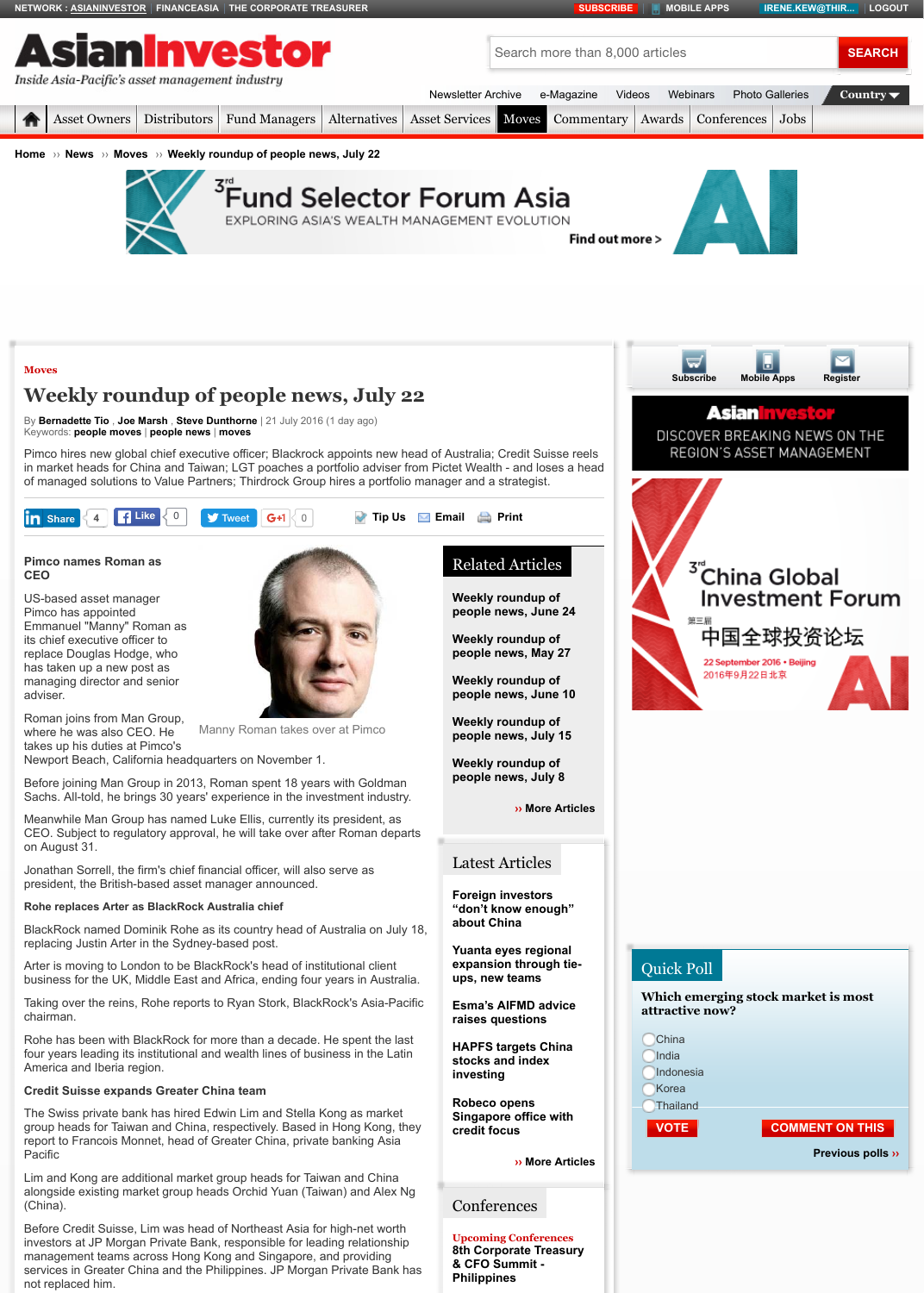### LGT declined to comment on Chung's replacement.

## **Singapore's Thirdrock hires senior portfolio managers**

Singapore-based independent asset manager Thirdrock Group hired Suanjin Tan as senior portfolio manager and Yi-Lin Lee as senior fixed income strategist and portfolio manager on June 27.

Both are additional hires and will co-manage a discretionary fixed income strategy, adding to the firm's growing suite of discretionary portfolio management offerings. They report to Tan Kuang Wei, head of funds and strategic managed accounts.

Prior to Thirdrock, Tan was lead portfolio manager for China credit and head of Asian private credit at BlackRock, co-managing fixed income portfolios in excess of \$8 billion. In addition to his portfolio management responsibilities, Tan was also a senior credit analyst with a particular focus on Chinese corporations, and oversaw the firm's China research efforts.

Lee was most recently at Haitong International as head of credit sales for Singapore. She has over 15 years of investment banking experience in global credit & interest rate markets, which included stints a[t the fixed](http://www.asianinvestor.net/News/427810,weekly-roundup-of-people-news-july-15.aspx) income trading businesses of Bank of America Merrill Lynch, Deutsche Bank and Royal Bank of Scotland.

**Other people news reported in the last week by** *AsianInvestor***:**

**Lockheed Martin IM hires Asia head of private markets**

**Parantoux awaits licence, readies event-driven fund**

**CSOP debuts L&I ETFs, expands sales coverage**

**Robeco opens Singapore office with credit focus**

¬ Haymarket Media Limited. All rights reserved.